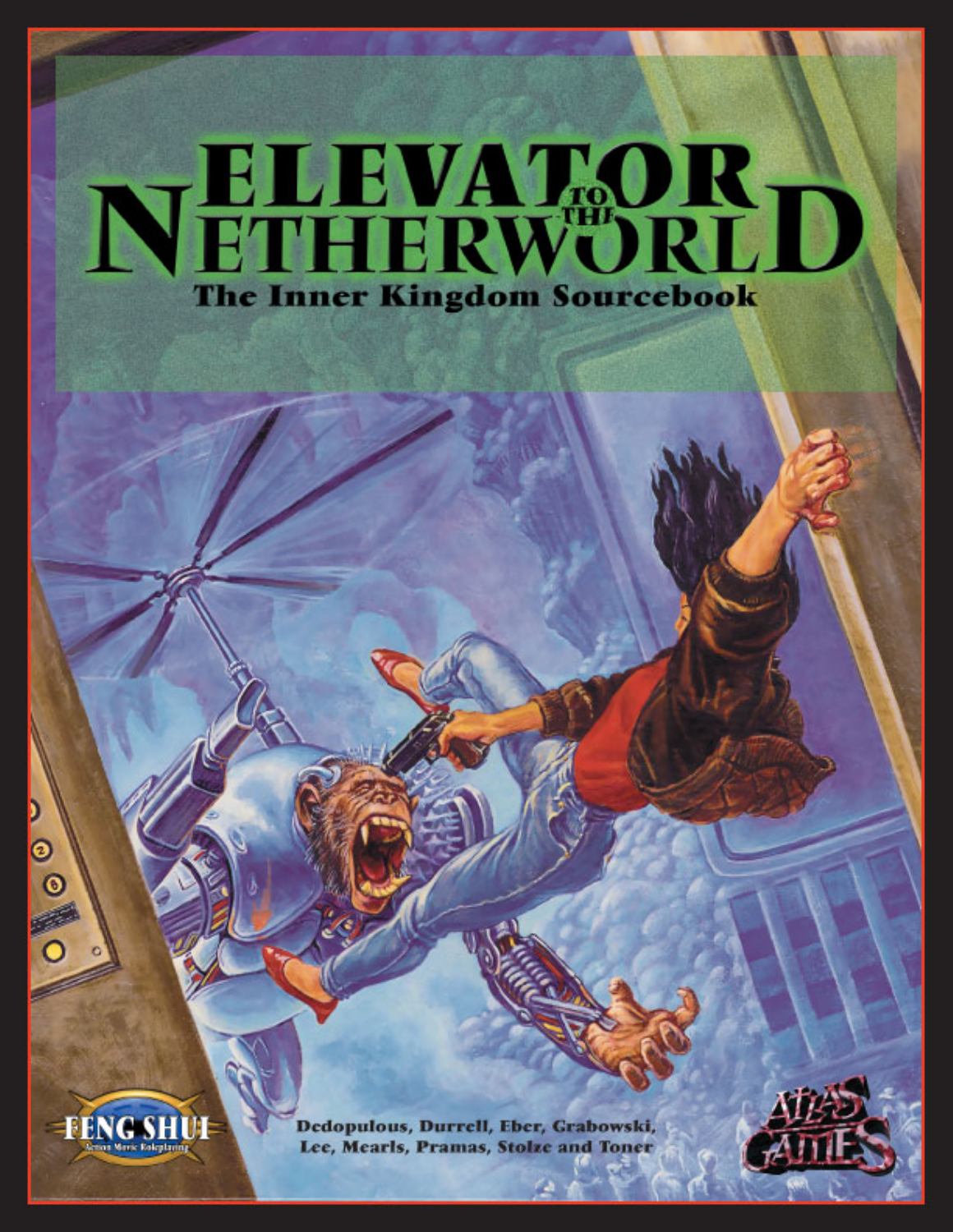

## **Table of Contents**

### **1. Introduction**

**2. The Four Monarchs**

Blue Blood in the Inner Kingdom 8

#### **3. Secret Battlefields**

Where it All Goes Down 40

### **4. The Rest of the Netherworld**

Rabble and Otherwise 89

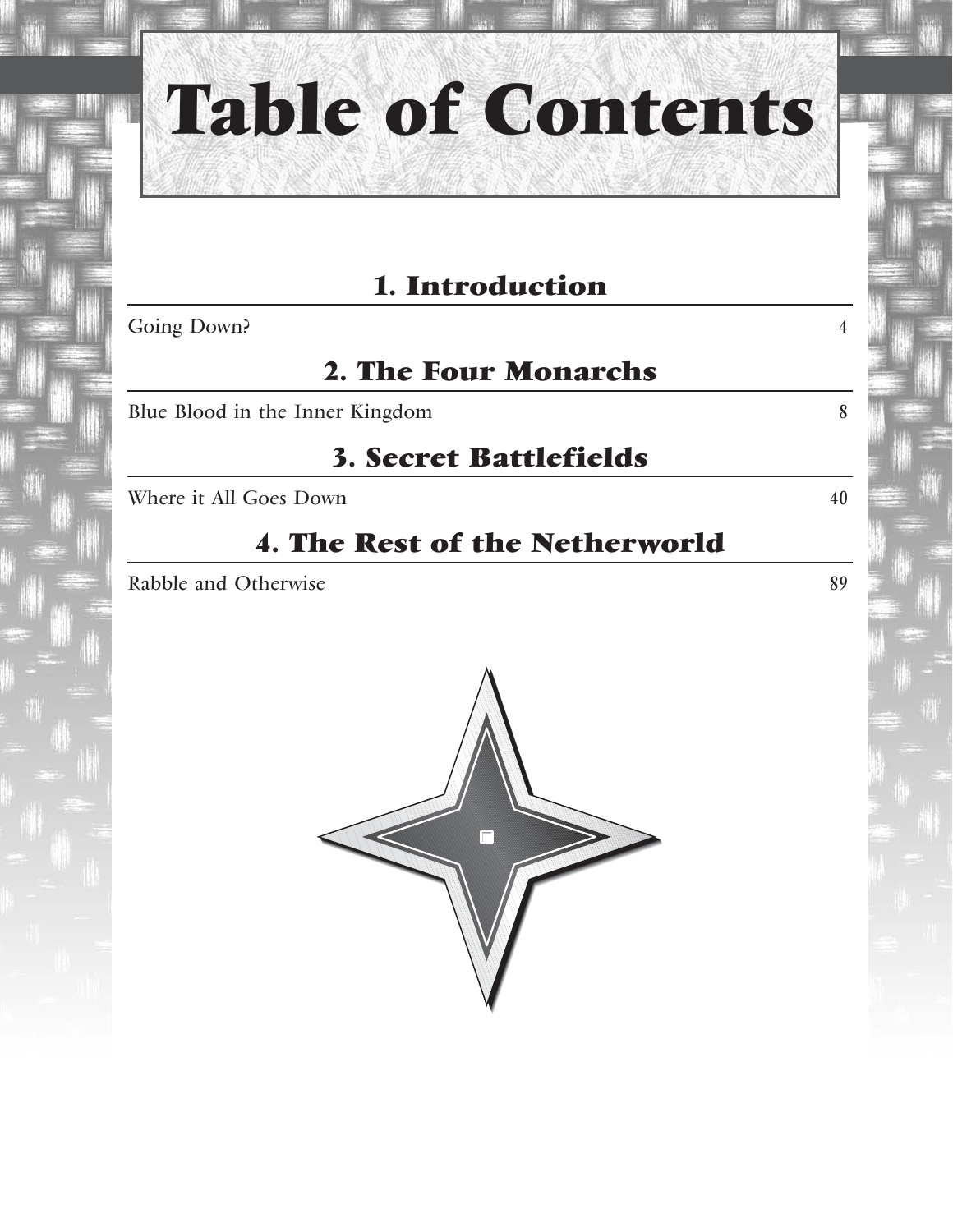### CHAPTER 1

### **Introduction**

### GOING DOWN?

**4**

see by your blue jeans that you're from the<br>20th century. Or at least, this year's version<br>of it. You don't need to tell me why you're<br>here, either. You want information about the<br>Netherworld. No one comes to see me on a<br>s *see by your blue jeans that you're from the 20th century. Or at least, this year's version of it. You don't need to tell me why you're here, either. You want information about the Netherworld. No one comes to see me on a ple come and go, I've seen a lot of critical shifts and alternate realities, weird pasts and weirder futures. Only constant, from what I can tell, is that most people are either stupid or selfish, or more often both.* 

*Luckily, I'm not stupid. Unfortunately for you, I* am *selfish. What can you do for me, hm? I know you're not one of those bozos from the Hub: They bought everything I'm willing to share long ago.*

*No, I don't want your freakin' money. I've got millions of dollars from a dozen lost junctures. I keep it by the toilet, except the bills from that one where Sri Lanka took over the planet. That stuff's rougher than sandpaper.* 

*Look, you want my map of the Netherworld? Okay, I want a new freezer, a generator and sixty gallons of gas, half a cow's worth of meat—and it better be Grade-A, buddy—and one of those newfangled crystal holo systems from 2056. You can't get the crystal holo? Shit. Okay, okay . . . what about the guy who wrote that book about the telekinetic prom queen? He still writing in your timeline? I think his name's Dave Barry. Get me all of his books, and ten cartons of Marlboro reds, and a bottle of that cinnamon liquor with the gold leaf floating in it. No, two bottles. We'll call it even.* 

### **GEOGRAPHY**

*There are four basic levels to the Netherworld. Now, when I say "level" I don't mean like the floors in a building, where the first floor is under the second. You can walk through a perfectly level corridor from the "second level" to the "fourth level." You can go down a staircase from the "first level" to the "third level," then take another staircase down and wind up on the "first" again. It ain't normal space. That said, the majority of corridors from the first level go up, and the majority of the corridors from the fourth go down. There are always exceptions, but if you get the vague idea of the relationship, it's right more often than not.* 

*Interestingly, the different levels also seem to relate to the Outerworld, not just to each other. The first level seems to house more doors into the ancient past, and the third level seems more connected to 2056. Again, you can find gates to anywhere on any level, but most of the 69 gates are on the lowest level. They don't go in order though: You have to go up to get from 2056 to 1850. Go figure.*

*The first level seems to give some credence to the notion that Hell is downward. Not only are there far more up corridors out of the first level, it's also the home to Guiyu Zui—heard of it? No? I guess that means you're one of the nicer fools. Guiyu Zui is the mouth of Hell, and I don't mean that in any kind of metaphorical sense.* 

> *The first level is also where you can find the Sunless Sea, if you have some ambitions to go*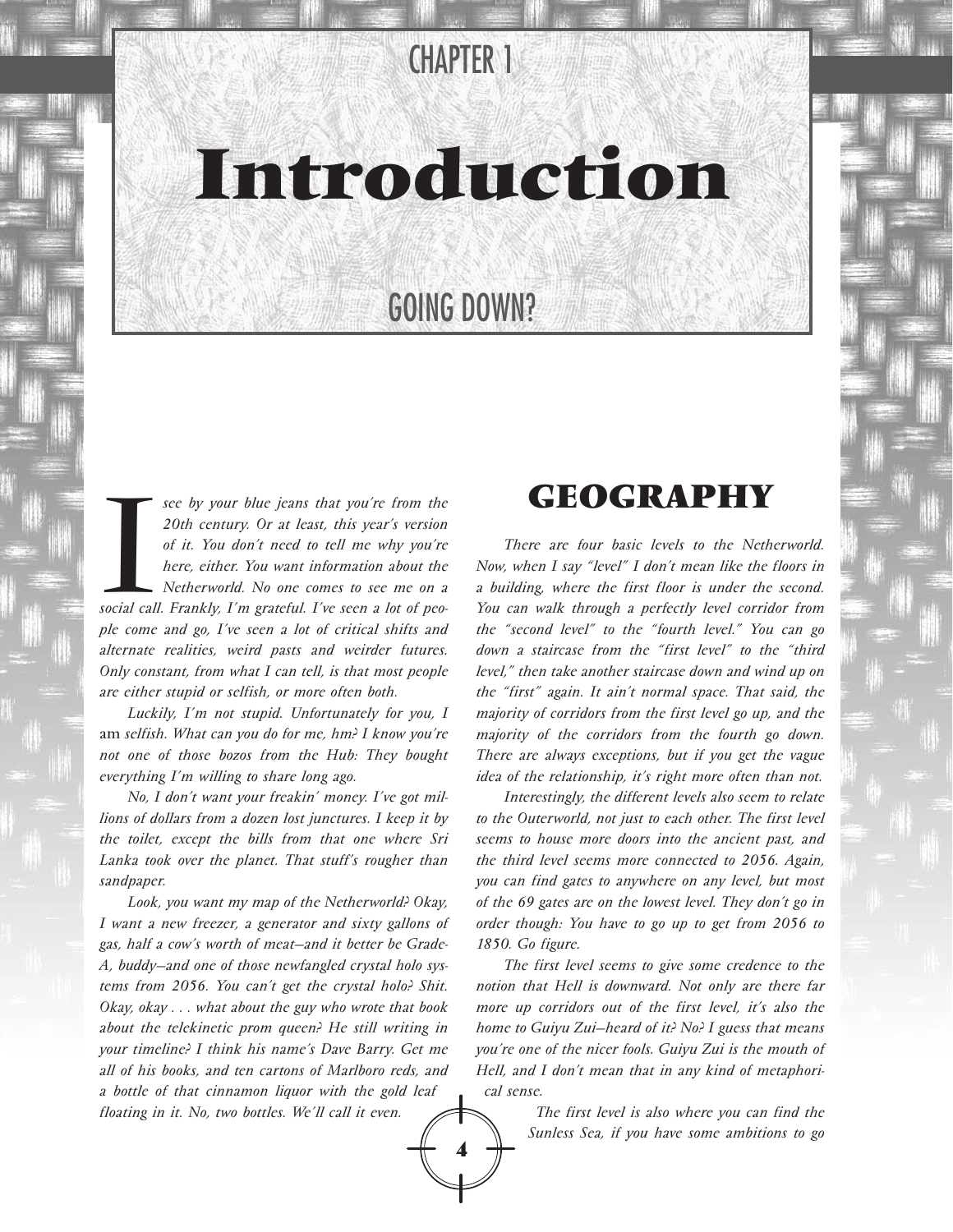### **Index**

2-Way Ray 100-101 AARF *see Arcanowave Advanced Research Facility* Abomination Storage Wing 48 Ahexotl 102-104 Akani Hideo 17-18 Ambrosia, Mr. *see Escher Hotel* Arcanowave Advanced Research Facility (AARF) 46-48 Architects of the Flesh, The *see Biomass Reprocessing Center; see also Jammers* Autonomous Self-Replicating Bioplastic Combat Unit *see Blood Jelly* Bared Blade, The 95 Baron, The 33-34 battlefields of the Netherworld 44 Bazaar, The 63-65 Benjamin, Rabbi-Captain 97 Benji Factory *see Close Combat Demoralization Unit Production Center* Big Babies, The 123-125 Big Brother Room 68 Biomass Reprocessing Center 44, 45-52 Abomination Storage Wing 48 Arcanowave Advanced Research Facility (AARF) 46-48 Close Combat Demoralization Unit Production Center (CCDU, Benji Factory) 48-49 Cyborg Development Area 45 defenses 45-46 Hazardous Experiments Laboratory (HEL) 48- 49 High-Risk Laboratories 48-49 map 10 personnel 49-52 Reception Zone 46 RecFac 45

Transtemporal Communications Building 45 Blood Fields, The 117-118 map 11 Blood Jelly (Autonomous Self-Replicating Bioplastic Combat Unit) 52 Blue Pledged Soldiers 53-54 Bonehead, Ordinary 63 Boneyards, The 62-63 Bound, The 83 Broadcast Link, The IKTV 106-107 Broken Wheel Brigade 57- 58 Brotherhood of Hebrew Champions 95-98 Buro, The *see Biomass Reprocessing Center; see also Jammers* Buster 92 Butterfly Knights 31 Carville, Colonel *see Crosstime Circus* Cathedral, The 29 CCDU *see Close Combat Demoralization Unit Production Center* CDCA Arcanowave Researcher 50 CDCA Project Leader 50 Centares, Lucius 32 Chamber of Infernal Restoration, The 80 Chamberlain 41 Chiu Fa 26 chizu 86-87 Chorus of Tongues 83-84 Clacker Gun 89 clergy 31-32 Clinic, The 69 Clock House, The 119-120 Close Combat Demoralization Unit Production Center (CCDU, Benji Factory) 48-49 Command 60 Crane, The 70-71 Crosstime Circus 65-66 Cultists of the Tentacle 123

TacOps 49

Darkness Pagoda, The 34-43 denizens 40-43 dungeons 39 entrance 36 guest quarters 37 map 9 processional 36-37 Sacrificial Pyramid 37 sewers 37 Shrines of Initiation 38- 39 Skin and Darkness Forges 39 throne room 37-38 Darkness Priestesses 40 Darkness Warriors 40 David, Brother 98 Dragons' Lair 67-69 armory 69 Big Brother Room 68 Clinic, The 69 common room 68-69 living quarters 69 training room 68 workroom 68 Dragons, The *see Dragons' Lair* Dupress, Rebecca 53 Eaters of the Lotus, The *see Guiyu Zui* Escher Hotel, The 109-111 history 110-111 map 11 proprietors 111 Face Crabs 6 Family Tortoise 54-55 Field of Tentacles, The 122- 123 Cultists 123 map 8 Reverend Petey Whitefence 123 Fire Assassins 23-24 Fire Constructs 24 Fire Pagoda, The 19-26 armories 21-22 denizens 23-26 dungeons 22 entrance 21 map 9 throne room 21 training halls 21 meditation chambers 21 sewers 22 Fire Warriors 23 **126**  $\frac{1}{\sqrt{25}}$  Fire Zealots 24 Restoration 80

Fong, Johnny 64 Fong, Raymond *see Pinballhalla* Forest of Fallen Banners, The 120-122 bio-wave transplants 121 Ghost Tea 121 leaves 121 inhabitants 121-122 map 10 smoking leaves 121 summoning with wood 121 trees 120-121 Twin Sorrow Arrows  $120$ Four Monarchs, The 4-43; *see also Ice Pagoda, Fire Pagoda, Thunder Pagoda, or Darkness Pagoda* Freak *see Jammers* Friedkin, Dr. Alice 90-91 Fung, General 42 Gateway to the Underworld 80-81 Geek *see Jammers* Genocide Lounge, The 107- 108 construction 108 Georgi 107-108 history 107 location 108 map 10 geography of the Netherworld 4-6 Geomancy 59 Georgi Kotov 107-108; *see also Genocide Lounge* Ghent, Richard of 25 Ghost Tea 121 Gold Pledged Soldiers 53-54 Grottoes of Serenity, The 74-76 Grotto of Sun Chen 76 Grotto of the Goddess of Mercy 76 Grotto of the Three Masters 75-76 Guiding Hand, The *see Temple of Boundless Meditation* Guiyu Zui 76-84 Chamber of Infernal